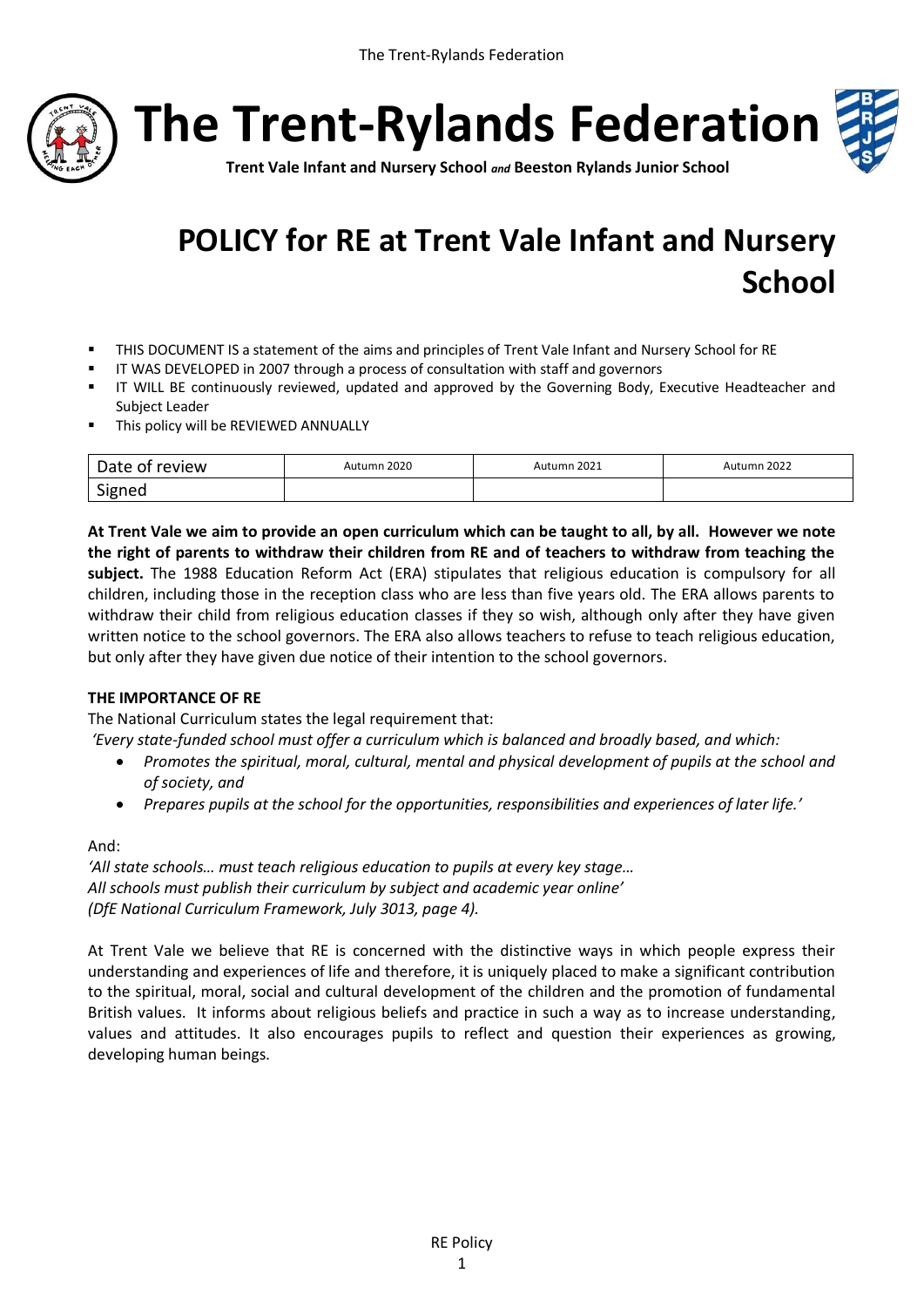## **OUR AIMS FOR THE LEARNING AND TEACHING OF RE:**

Trent Vale Infant and Nursery School, as a county school, is required to follow the **Nottinghamshire Agreed Syllabus for Religious Education**.

The Nottinghamshire Agreed Syllabus for Religious Education aims to ensure that all pupils:

## **A. Know about and understand a range of religions and world views, so they can:**

- Describe, explain and analyse beliefs and practices, recognising the diversity which exists within and between communities;
- Identify, investigate and respond to questions posed by, and responses offered by some of the sources of wisdom found in religions and world views;
- Appreciate and appraise the nature, significance and impact of different ways of life and ways of expressing meaning.
- **B. Express ideas and insights about the nature, significance and impact of religions and world views, so they can:**
	- Explain reasonably their ideas and how beliefs, practices and forms of expression influence individuals and communities;
	- Express with increasing discernment their personal reflections and critical responses to questions and teachings about identity, diversity, meaning and value;
	- Appreciate and appraise varied dimensions of religion.

## **C. Gain and deploy the skills needed to engage seriously with religions and world views, so that they can:**

- Find out about and investigate key concepts and questions of belonging, meaning, purpose and truth, responding creatively;
- Enquire into what enables different communities to live together respectfully for the wellbeing of all;
- Articulate beliefs, values and commitments clearly in order to explain reasons why they may be important in their own and other people's lives.

See Appendix A for what most pupils should be able to do at the end of KS1 with respect to these aims.

### **Alongside these aims at Trent Vale we agree to these principles and aims:**

- To provide opportunities for all pupils to learn and achieve;
- To promote pupils' spiritual, moral, social and cultural development and to prepare all pupils for the opportunities, responsibilities and experiences of the present and the future;
- To develop pupils' awareness of the major faiths in the world;
- To provide a safe and secure environment, in which pupils can expresstheir beliefs and inner feelings, without fear of ridicule.
- To promote respect for the beliefs, feelings and views of others, even when these differ from their own;
- To develop emotional thought and empathy;
- To promote understanding, value and learning from the cultural diversity within and surrounding the school;
- To experience positive relationships based on an appreciation of the unique value of each individual;
- To encourage children to ask questions, negotiate and make their own choices;

### **STRATEGIES FOR THE LEARNING AND TEACHING OF RE**

The RE curriculum is organised on the Curriculum Framework following the Trent Vale Scheme of work based on the Nottinghamshire Agreed Syllabus for Religious Education.

- Over the term there will be approximately 12 hours of tuition in Key Stage 1 primarily as part of cross curricular themes and taught either alongside other curriculum areas, through blocked units or as distinct weekly lessons, where relevant and purposeful.
- Planning is for whole-class teaching (with differentiation where appropriate)
- **In the Foundation Stage** teaching RE requires a multi-sensory approach, providing opportunities for pupils to learn and understand about themselves, others (Personal, Social and Emotional